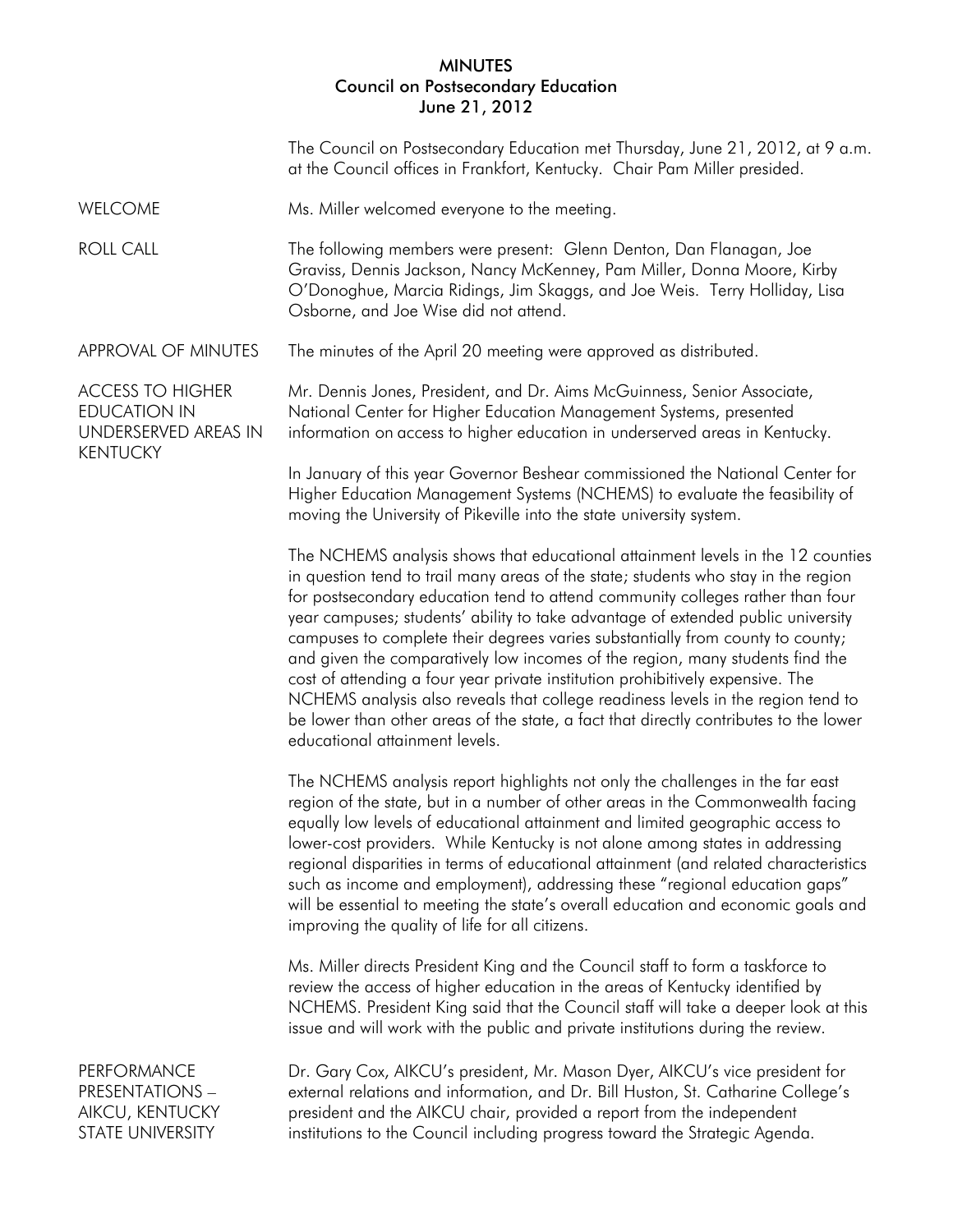|                                                                                                                                                                                                                                                                                                                                                                               | Dr. Cox recognized presidents from the independent colleges in attendance at the<br>meeting.                                                                                                                                                                                                                                                                                                                                                                                                                                |
|-------------------------------------------------------------------------------------------------------------------------------------------------------------------------------------------------------------------------------------------------------------------------------------------------------------------------------------------------------------------------------|-----------------------------------------------------------------------------------------------------------------------------------------------------------------------------------------------------------------------------------------------------------------------------------------------------------------------------------------------------------------------------------------------------------------------------------------------------------------------------------------------------------------------------|
|                                                                                                                                                                                                                                                                                                                                                                               | Dr. Mary Sias, KSU's president, provided the Council an update on KSU's<br>progress on the key performance measures in the state's Strategic Agenda.                                                                                                                                                                                                                                                                                                                                                                        |
| STRATEGIC AGENDA<br><b>FOCUS AREA - STUDENT</b><br><b>SUCCESS</b>                                                                                                                                                                                                                                                                                                             | Dr. John Hayek, CPE's senior vice president for budget, planning, and policy, and<br>Dr. Aaron Thompson, CPE's senior vice president for academic affairs, provided<br>an overview and update on the student success objectives and strategies.                                                                                                                                                                                                                                                                             |
|                                                                                                                                                                                                                                                                                                                                                                               | Ms. Robin Morely, Kentucky Higher Education Assistance Authority's interim<br>executive director, and Mr. Ted Franzeim, Kentucky Higher Education Assistance<br>Authority's senior vice president, provided information on postsecondary student<br>borrowing in Kentucky.                                                                                                                                                                                                                                                  |
| CPE PRESIDENT'S<br><b>REPORT TO THE</b><br><b>COUNCIL</b>                                                                                                                                                                                                                                                                                                                     | A written report from Mr. King, CPE's president, was distributed. The report<br>included an update on the preliminary degrees report, the launch of<br>KnowHow2Transfer.org, the Kentucky Innovations Conference, the GEAR UP<br>Kentucky Alliance Institute, and recent CPE staff highlights.                                                                                                                                                                                                                              |
|                                                                                                                                                                                                                                                                                                                                                                               | President King reported on a recent meeting of the institutional presidents,<br>provosts, and chief academic officers on teacher preparation and professional<br>development.                                                                                                                                                                                                                                                                                                                                               |
|                                                                                                                                                                                                                                                                                                                                                                               | He also reported on a recent meeting he and Ms. Miller had with Governor Steve<br>Beshear regarding the Strategic Agenda, including the metrics and campus report<br>cards. Governor Beshear was pleased with the information.                                                                                                                                                                                                                                                                                              |
| 2012-13 TUITION AND<br><b>MANDATORY FEE</b><br>RECOMMENDATION,<br><b>EASTERN KENTUCKY</b><br>UNIVERSITY, KENTUCKY<br><b>COMMUNITY AND</b><br><b>TECHNICAL COLLEGE</b><br>SYSTEM, KENTUCKY STATE<br>UNIVERSITY, MOREHEAD<br>STATE UNIVRESITY, MURRAY<br>STATE UNIVERSITY,<br>UNIVERSITY OF KENTUCKY,<br>UNIVERSITY OF LOUISVILLE,<br>AND WESTERN KENTUCKY<br><b>UNIVERSITY</b> | Dr. Bill Payne, CPE's senior associate for finance, presented the staff<br>recommendation that the Council approve the 2012-13 tuition and mandatory<br>fee proposal for Eastern Kentucky University, Kentucky Community and Technical<br>College System, Kentucky State University, Morehead State University, Murray<br>State University, University of Kentucky, University of Louisville, and Western<br>Kentucky University. The Council approved Northern Kentucky University's tuition<br>and fee schedule in April. |
|                                                                                                                                                                                                                                                                                                                                                                               | The rate increases for undergraduate, resident students include: Eastern Kentucky<br>University, 5.2 percent; Kentucky Community and Technical College System, 3.7<br>percent; Kentucky State University, 5 percent; Morehead State University, 5<br>percent; Murray State University, 4 percent; University of Kentucky, 6 percent;<br>University of Louisville, 6 percent; and Western Kentucky University, 4.9 percent.                                                                                                  |
|                                                                                                                                                                                                                                                                                                                                                                               | The tuition action also included nonresident, undergraduate floor rates of two<br>times the resident rate with two requested exceptions, as well as graduate rates for<br>resident and nonresident students.                                                                                                                                                                                                                                                                                                                |
|                                                                                                                                                                                                                                                                                                                                                                               | Eastern Kentucky University requested an exception to the nonresident rate floor<br>for its undergraduate, nonresident targeted areas rate. The proposed 2012-13<br>targeted areas rate is \$11,856, or 1.62 times the resident rate.                                                                                                                                                                                                                                                                                       |

Western Kentucky University requested an exception to the nonresident rate floor for its undergraduate Tuition Incentive Program (TIP) rate. The proposed nonresident TIP rate is 1.31 times the in-state rate. The university's regular out-ofstate rate is 2.5 times the in-state rate.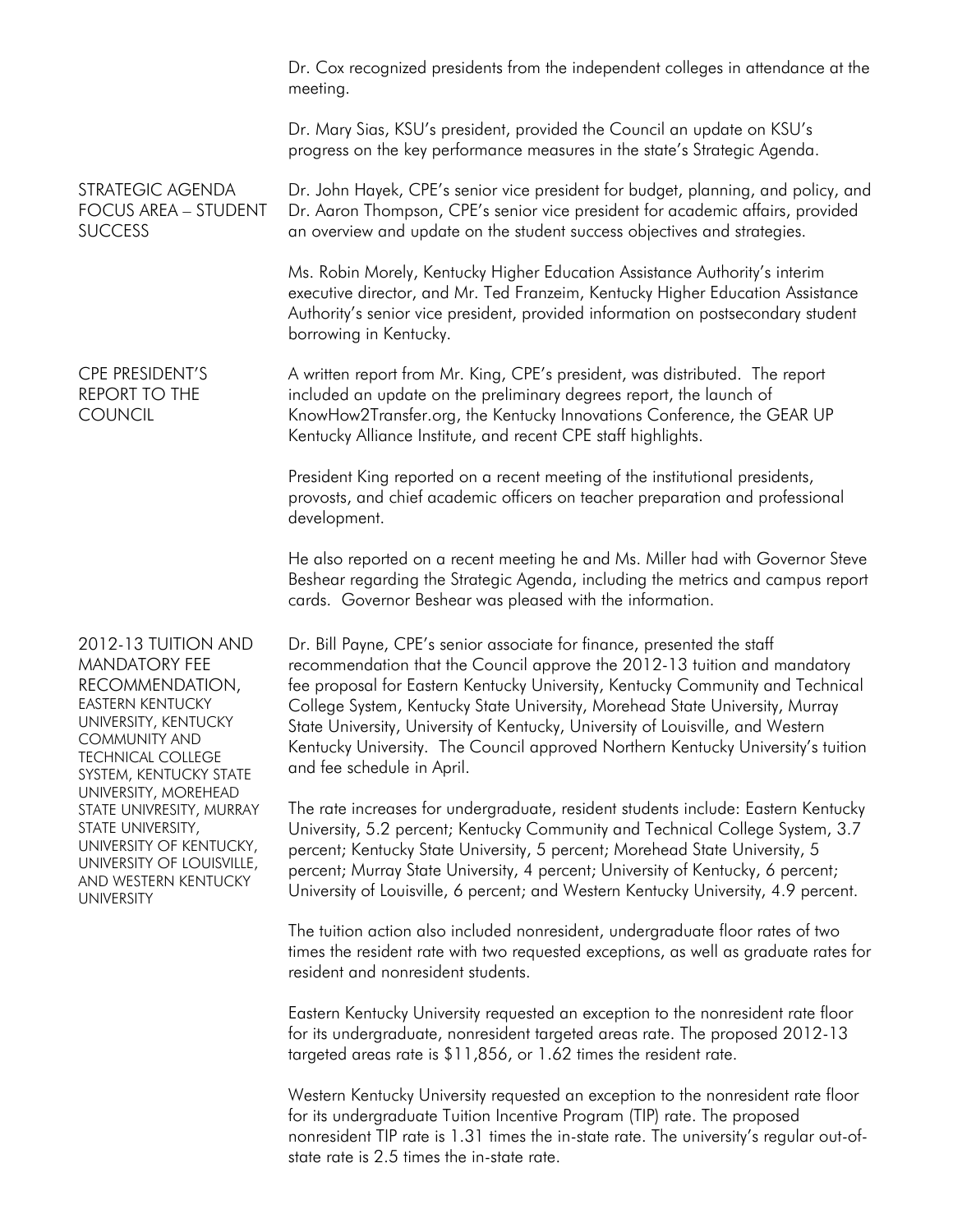Ms. Moore and Mr. Denton requested that the rounding to the nearest whole dollar practice with setting the resident, undergraduate tuition and mandatory fee ceilings be explained clearly prior to the Council voting on the next tuition setting process.

MOTION: Dr. McKenney moved that the Council approve the 2012-13 tuition and mandatory fee proposal for Eastern Kentucky University, Kentucky Community and Technical College System, Kentucky State University, Morehead State University, Murray State University, University of Kentucky, University of Louisville, and Western Kentucky University. Mr. Jackson seconded the motion.

VOTE: The motion passed.

Dr. Tom Martin, CPE's senior associate for academic affairs, presented the staff recommendation that the Council approve the Doctorate in Occupational Therapy at Eastern Kentucky University (CIP Code: 51.2306).

MOTION: Ms. Moore moved that the proposed Doctorate in Occupational Therapy at Eastern Kentucky University (CIP Code: 51.2306) be approved. Dr. McKenney seconded the motion.

VOTE: The motion passed.

BACHELOR OF SCIENCE IN AGRICULTURE, FOOD, AND ENVIRONMENT, KENTUCKY STATE UNIVERSITY

DOCTORATE IN **OCCUPATIONAL** THERAPY, EASTERN KENTUCKY UNIVERSITY

> Dr. Martin presented the staff recommendation that the Council approve the Bachelor of Science in Agriculture, Food, and Environment from Kentucky State University (CIP Code: 01.0000).

MOTION: Mr. Jackson moved that the proposed Bachelor of Science in Agriculture, Food, and Environment from Kentucky State University (CIP Code: 01.0000) be approved. Ms. Moore seconded the motion.

VOTE: The motion passed.

PH.D. IN EPIDEMIOLOGY AND BIOSTATISTICS, UNIVERSITY OF KENTUCKY

Dr. Martin presented the staff recommendation that the Council approve the Ph.D. in Epidemiology and Biostatistics from the University of Kentucky (CIP Code: 26.1102).

MOTION: Ms. Ridings moved that the proposed Ph.D. in Epidemiology and Biostatistics from the University of Kentucky (CIP Code: 26.1102) be approved. Ms. O'Donoghue seconded the motion.

VOTE: The motion passed.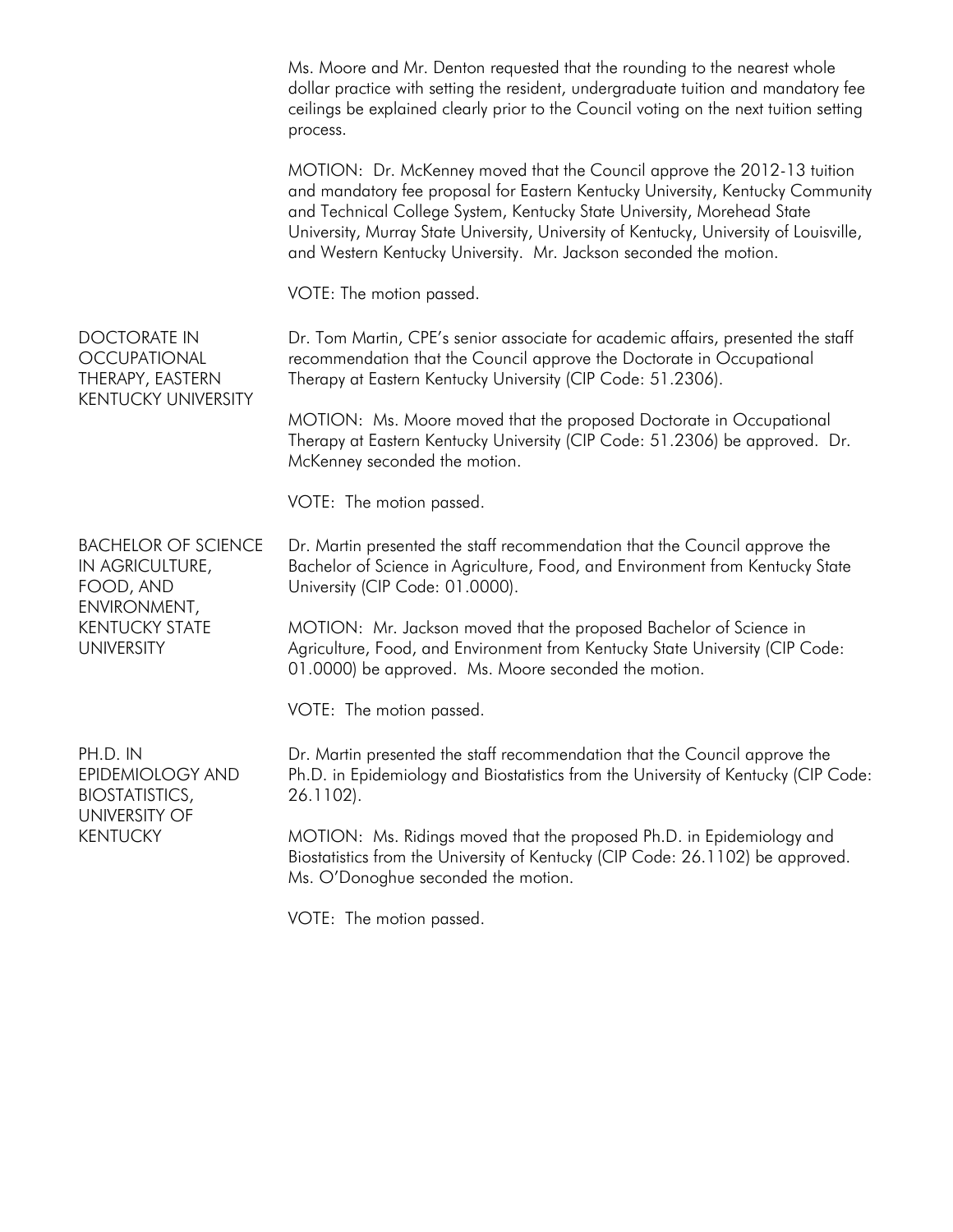| <b>BACHELOR OF SCIENCE</b><br>IN EDUCATION: STEM<br>EDUCATION,<br><b>UNIVERSITY OF</b><br><b>KENTUCKY</b>                               | Dr. Martin presented the staff recommendation that the Council approve the<br>Bachelor of Science in Education: STEM Education at the University of Kentucky<br>(CIP Code: 13.1399).                                                                                                                                                                                                                                                                                                                                                                                                                                                                                    |
|-----------------------------------------------------------------------------------------------------------------------------------------|-------------------------------------------------------------------------------------------------------------------------------------------------------------------------------------------------------------------------------------------------------------------------------------------------------------------------------------------------------------------------------------------------------------------------------------------------------------------------------------------------------------------------------------------------------------------------------------------------------------------------------------------------------------------------|
|                                                                                                                                         | MOTION: Mr. Jackson moved that the proposed Bachelor of Science in<br>Education: STEM Education at the University of Kentucky (CIP Code: 13.1399) be<br>approved. Ms. Ridings seconded the motion.                                                                                                                                                                                                                                                                                                                                                                                                                                                                      |
|                                                                                                                                         | VOTE: The motion passed.                                                                                                                                                                                                                                                                                                                                                                                                                                                                                                                                                                                                                                                |
| <b>FIRST PROFESSIONAL</b><br><b>CERTIFICATE IN</b><br>PROSTHODONTICS/<br>PROSTHODONTOLOGY,<br><b>UNIVERSITY OF</b><br><b>LOUISVILLE</b> | Dr. Martin presented the staff recommendation that the Council approve the First<br>Professional Certificate in Prosthodontics/Prosthodontology at the University of<br>Louisville (CIP Code: 51.0511).                                                                                                                                                                                                                                                                                                                                                                                                                                                                 |
|                                                                                                                                         | MOTION: Mr. Flanagan moved that the proposed First Professional Certificate in<br>Prosthodontics/Prosthodontology at the University of Louisville (CIP Code:<br>51.0511) be approved. Mr. Jackson seconded the motion.                                                                                                                                                                                                                                                                                                                                                                                                                                                  |
|                                                                                                                                         | VOTE: The motion passed.                                                                                                                                                                                                                                                                                                                                                                                                                                                                                                                                                                                                                                                |
| <b>COMMITTEE ON EQUAL</b><br><b>OPPORTUNITIES REPORT</b>                                                                                | Dr. Rana Johnson, CPE's chief diversity officer, provided a report from the<br>Committee on Equal Opportunities. The report included an update on the CEO's<br>June 18 retreat, the 12 <sup>th</sup> Annual Governor's Minority Student College Preparation<br>Program (GMSCPP) Statewide Conference hosted by the University of Louisville<br>June 5-6, 2012, the 25 <sup>th</sup> Annual Academically Proficient High School Junior and<br>Senior Diversity Conference hosted by Western Kentucky University June 15-16,<br>2012, the College Board Prepárate Conference 2012, the SREB Doctoral<br>Scholars Program, and the CEO's next meeting on October 15, 2012. |
| <b>KENTUCKY ADULT</b><br><b>EDUCATION REPORT -</b><br>2012-13 FISCAL AGENTS                                                             | Ms. Janet Hoover, CPE's director of adult education system support, provided a<br>report on the Request for Proposals (RFP) process resulting in the selection of fiscal<br>agents providing adult education services for 2012-13. Kentucky Adult Education<br>(KYAE) is required by the federal Workforce Investment Act, Title II, to periodically<br>conduct a statewide competitive RFP grant process.                                                                                                                                                                                                                                                              |
| <b>COMMISSIONER OF</b><br><b>EDUCATION REPORT</b>                                                                                       | Commissioner Holliday was not available to attend the June 21 meeting but did<br>provide a written report included in the agenda book.                                                                                                                                                                                                                                                                                                                                                                                                                                                                                                                                  |
| <b>EXECUTIVE COMMITTEE</b><br>REPORT - PRESIDENT<br><b>EVALUATION</b>                                                                   | Ms. Miller reported on the 2011-12 president evaluation process and the<br>outcome of the survey responses. She said that the responses were overall<br>favorable of President King's performance.                                                                                                                                                                                                                                                                                                                                                                                                                                                                      |
|                                                                                                                                         | Mr. King thanked Council members, Council staff, and campus representatives for<br>the support.                                                                                                                                                                                                                                                                                                                                                                                                                                                                                                                                                                         |
| 2012-13 CPE WORK<br><b>PLAN</b>                                                                                                         | Mr. King presented the 2012-13 CPE work plan.                                                                                                                                                                                                                                                                                                                                                                                                                                                                                                                                                                                                                           |
|                                                                                                                                         | Staff will bring the 2012-13 CPE work plan before the Council for action at its<br>September meeting.                                                                                                                                                                                                                                                                                                                                                                                                                                                                                                                                                                   |